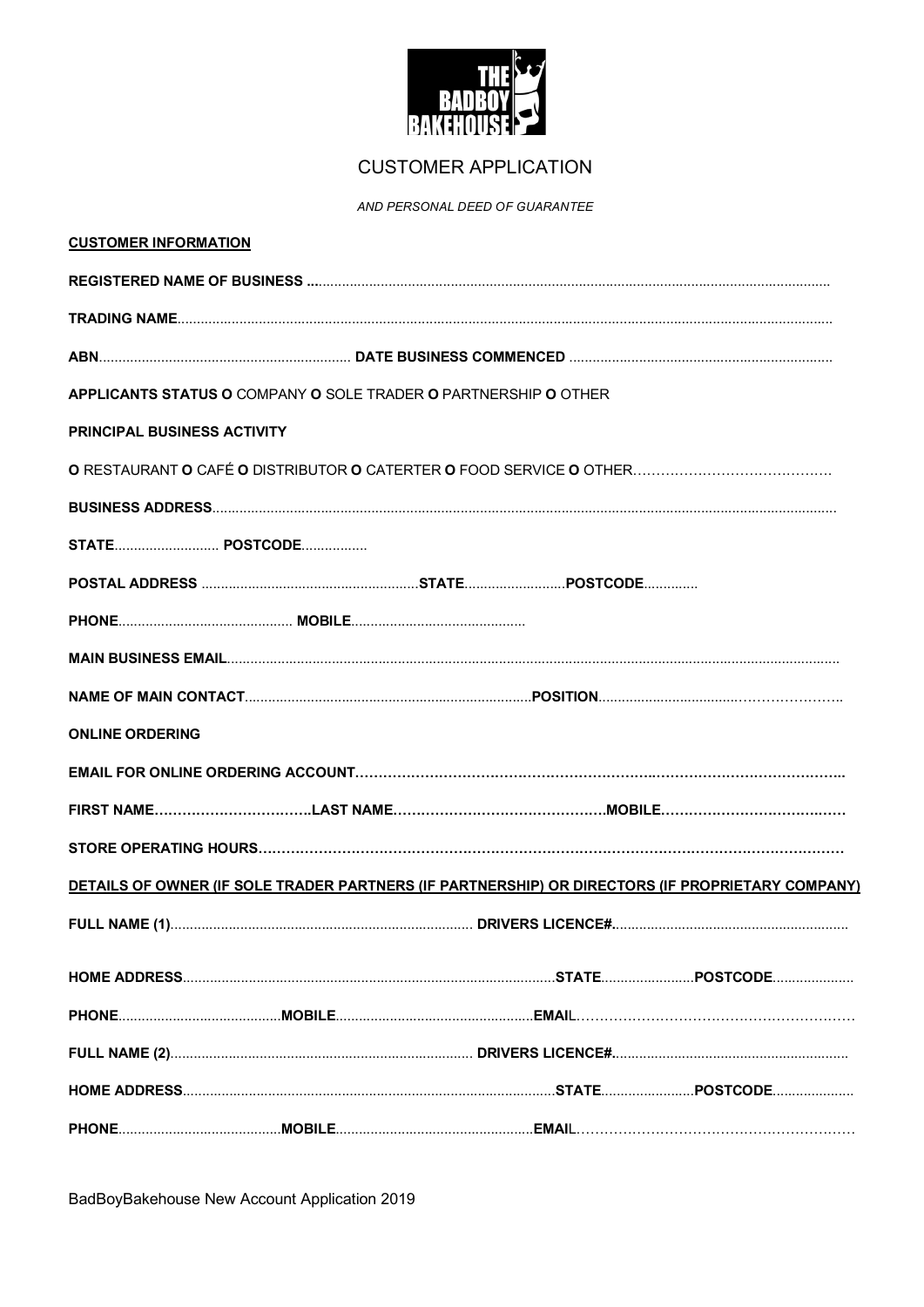## **THINGS WE NEED TO KNOW**

| ARE YOU A FRANCHISE OR PART OF A GROUP? YES / NO                                                                                                                                                                                                |
|-------------------------------------------------------------------------------------------------------------------------------------------------------------------------------------------------------------------------------------------------|
|                                                                                                                                                                                                                                                 |
|                                                                                                                                                                                                                                                 |
| <b>TRADE REFERENCES</b>                                                                                                                                                                                                                         |
|                                                                                                                                                                                                                                                 |
|                                                                                                                                                                                                                                                 |
|                                                                                                                                                                                                                                                 |
| STATE:  POSTCODE: MONTHLY SPEND:                                                                                                                                                                                                                |
|                                                                                                                                                                                                                                                 |
| <b>ACCOUNTS PAYABLE CONTACT</b>                                                                                                                                                                                                                 |
|                                                                                                                                                                                                                                                 |
|                                                                                                                                                                                                                                                 |
| <b>TERMS AGREEMENT</b>                                                                                                                                                                                                                          |
| 1. I/We (the Guarantor) understand that the terms of payment are strictly payment prior to delivery, COD or if arranged otherwise with A&B<br>Novak Group Pty Ltd T/A BadBoyBakehouse, EOW from the date of invoice.                            |
| 2. I/We the Guarantor) agree A&B Novak Group Pty Ltd T/A BadBoyBakehouse reserves the right to charge late payment fee of 2% on the<br>outstanding balance per week from the date it becomes overdue until paid.                                |
| 3. I/We the Guarantor) agree A&B Novak Group Pty Ltd T/A BadBoyBakehouse reserves the right to withhold supply of further product dispatches<br>until payment is received in full and account is brought up-to-date.                            |
| 4. I/We (the Guarantor) represents and warrants to A&B Novak Group Pty Ltd T/A BadBoyBakehouse that the information contained herein is true<br>and correct to best of its knowledge                                                            |
| 5. I/We (the Guarantor), the above also agree to personally guarantee in full the immediate payment of debt incurred in the event of default by the<br>applicant(s)/company.                                                                    |
| 6. I/We (the Guarantor) agree to pay to A&B Novak Group Pty Ltd T/A BadBoyBakehouse's costs and disbursements incurred in recovering monies<br>secured by this deed, including debt recovery agency fees and legal costs on an indemnity basis. |
| 7. I/We (the Guarantor) acknowledge having read and agreed to the terms and conditions stated herein:                                                                                                                                           |
|                                                                                                                                                                                                                                                 |
|                                                                                                                                                                                                                                                 |
| A&B Novak Group Pty Ltd T/A BadBoyBakehouse (ABN: 22 167 279 914)                                                                                                                                                                               |
|                                                                                                                                                                                                                                                 |
| DATE: ________ / _______ / ________                                                                                                                                                                                                             |

BadBoyBakehouse New Account Application 2019